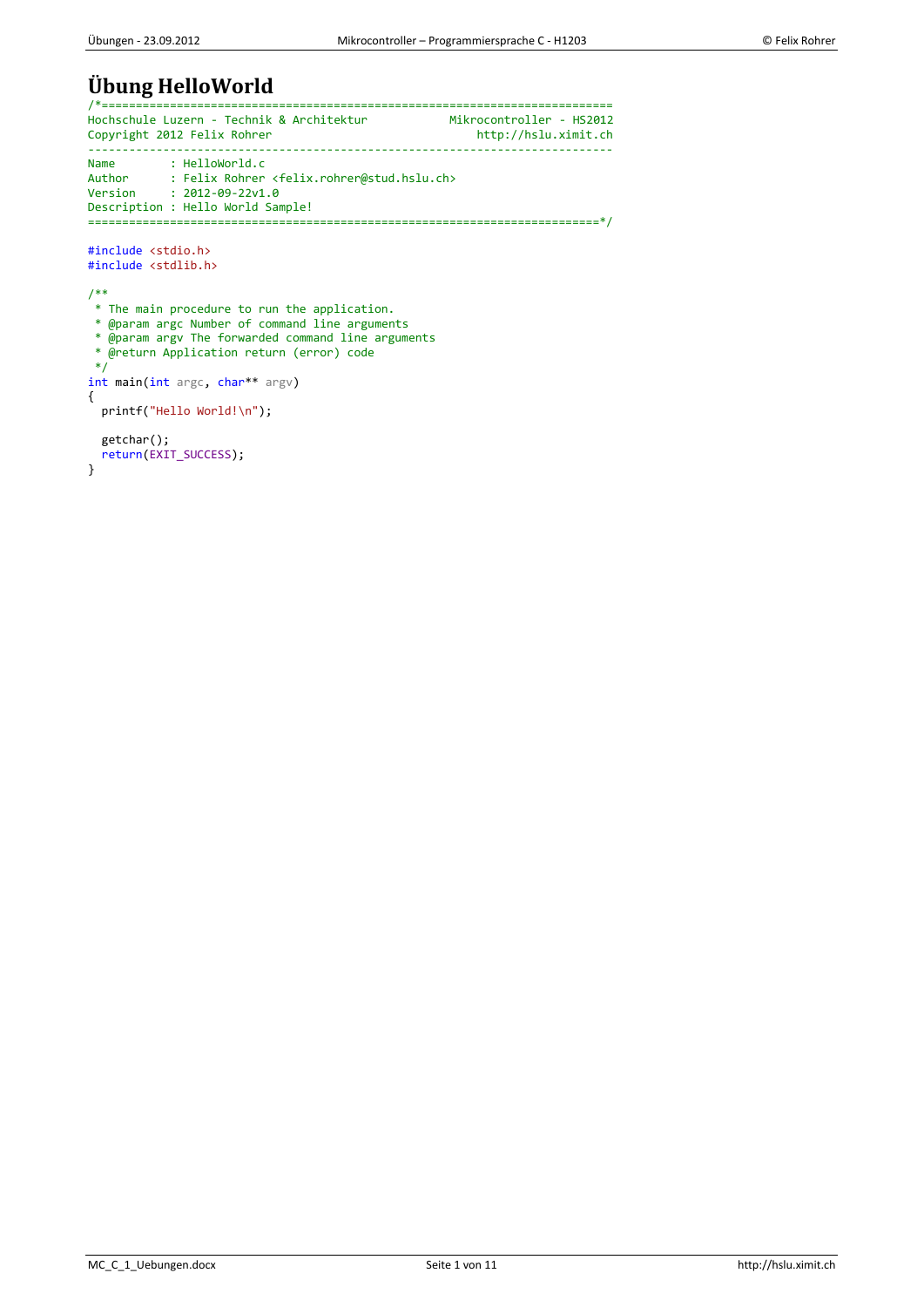### **Übung 1.1 - for Schleife** /\*\*==========================================================================

```
Hochschule Luzern - Technik & Architektur Mikrocontroller - HS2012<br>Copyright 2012 Felix Rohrer http://hslu.ximit.ch
Copyright 2012 Felix Rohrer
-----------------------------------------------------------------------------
Name : Uebung_1-1.c<br>Author : Felix Rohrer
Author : Felix Rohrer <felix.rohrer@stud.hslu.ch>
Version : 2012-09-22v1.0
Description : Uebung_1-1
              Entwurf Übung mit Funktionen und for - Schleife
===========================================================================*/
#include <stdio.h>
#include <stdlib.h>
/**
* Draw "Raute" based on the Parameters
* Example: drawRaute(3, 5)
* #####
* #####
* #####
* @param zeile Anzahl Zeilen
* @param spalte Anzahl Spalten
*/
void drawRaute(int zeile, int spalte);
/**
* Print out all Numbers from 0..value, ex, printNumbers(4): 0 01, 012, 0123, 01234
* @param value Wert > 0 bis wohin gezählt werden soll
*/
void printNumbers(int value);
/**
* Draw a triangle with *'s
* @param size Grösser des Dreiecks
*/
void drawTriangle(int size);
/**
* The main procedure to run the application.
 * @param argc Number of command line arguments
 * @param argv The forwarded command line arguments
 * @return Application return (error) code
 */
int main(int argc, char** argv)
{
   printf("drawRaute(3, 5)...\n");
   drawRaute(3, 5);
   printf("drawRaute(2, 2)...\n");
   drawRaute(2, 2);
   printf("printNumbers(10)...\n");
   printNumbers(10);
   printf("drawTriangle(6)...\n");
   drawTriangle(6);
         printf("\n\nPress [Enter] to exit...");
         getchar();
         return(EXIT_SUCCESS);
}
void drawRaute(int zeile, int spalte)
{
         int lineCount, rowCount;
         for (lineCount = 0; lineCount < zeile; lineCount++)
         {
                 for (rowCount = 0; rowCount < spalte; rowCount++)
                 {
                          printf("#");
                 }
                 printf("n");
         }
         printf("\n");
}
```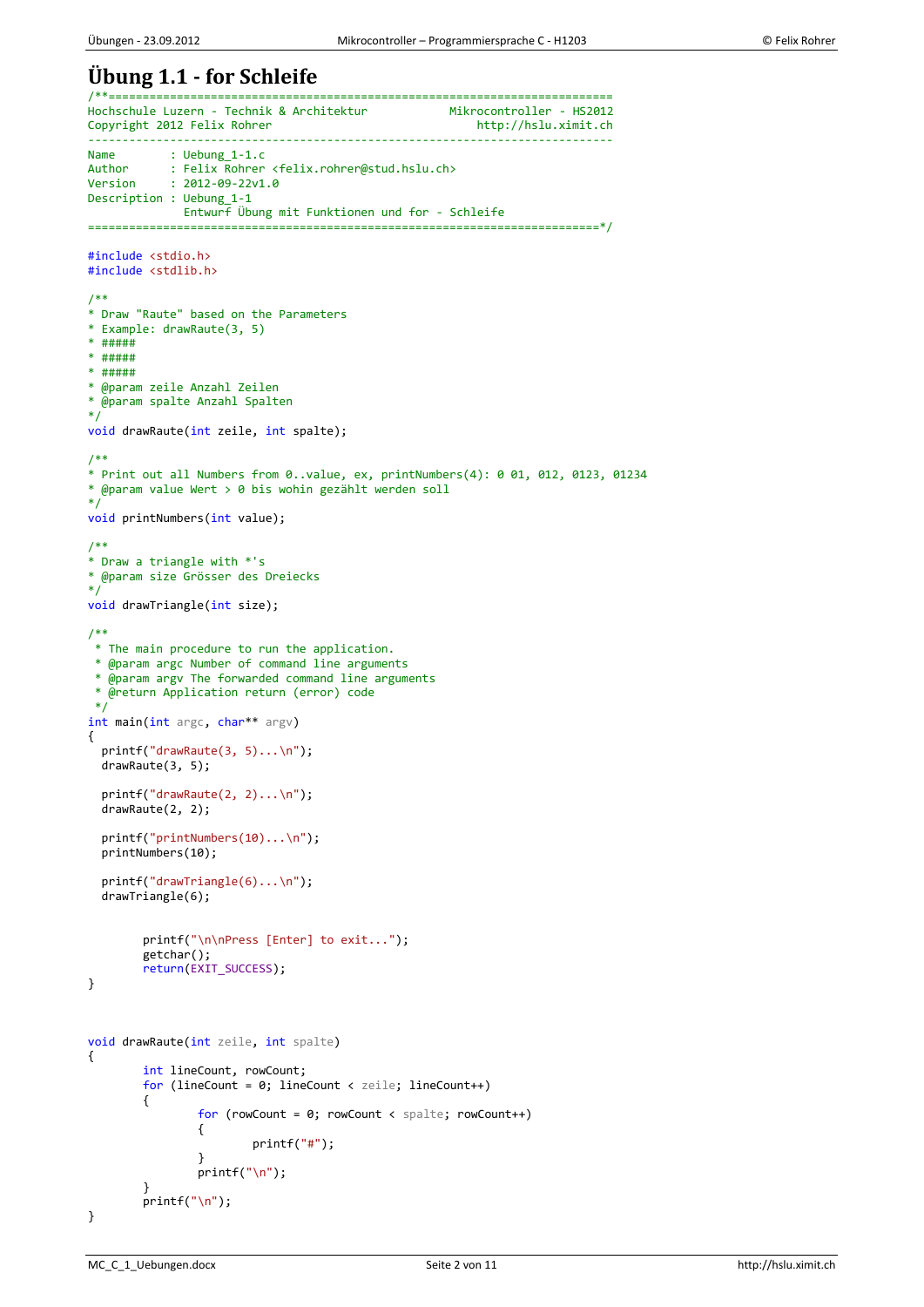```
void printNumbers(int value)
{
        int count, currCount;
        for (count = 0; count <= value; count++)
        {
                for (currCount = 0;currCount<count;currCount++)
                {
                        printf("%i", currCount);
                }
                printf("n");
        }
        printf("n");
}
void drawTriangle(int size)
{
        int i, j;
        for (i = size; i) = 0; i - j{
                for (j=i; j>0; j--)
                {
                        printf(" ");
                }
                for(j=i; j size; j++){
                         printf("*");
                }
                for(j=i; j<=size; j++){
                        printf("*");
                 }
        printf("\n");
        }
}
```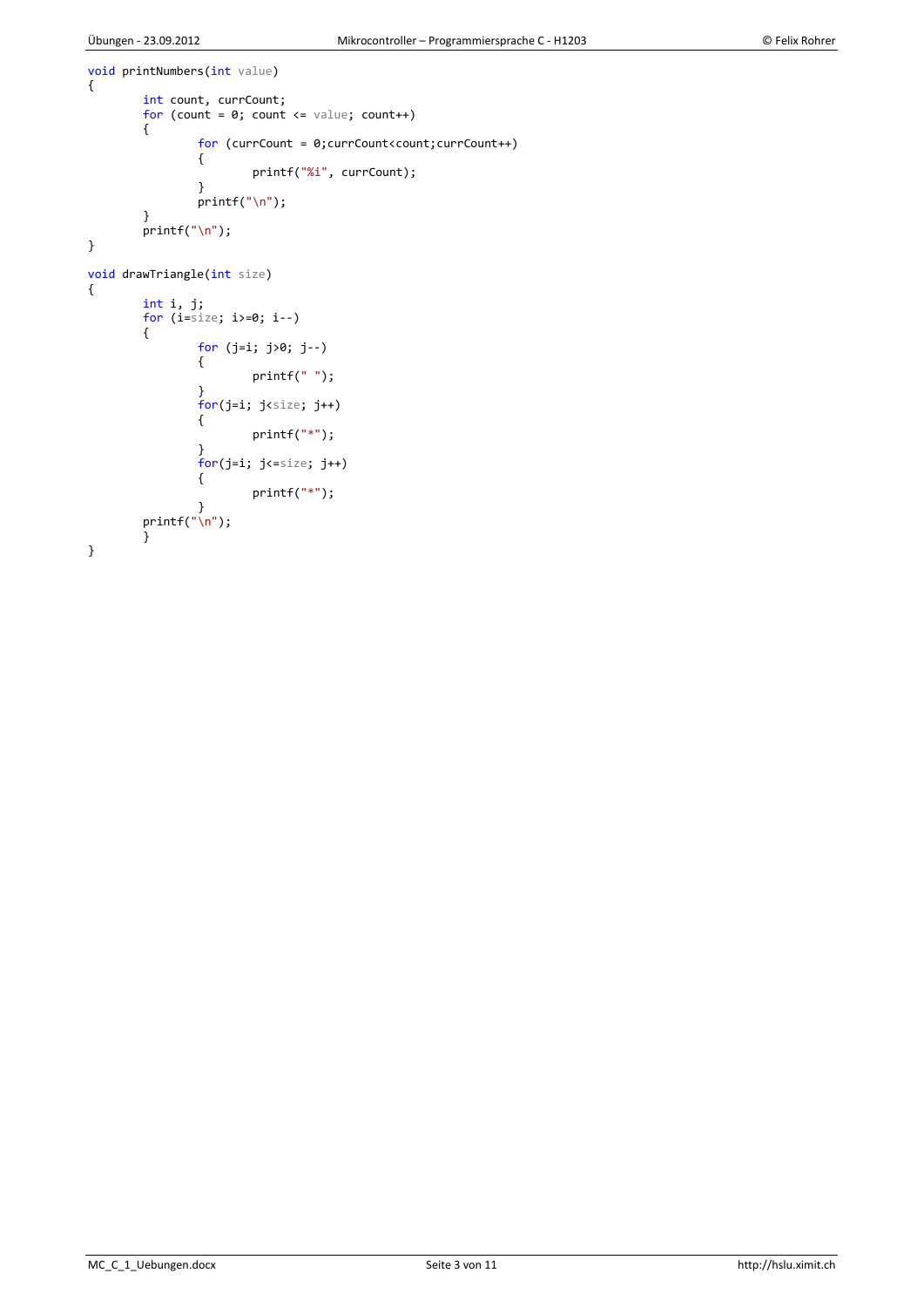### **Übung 1.2 - while Schleife**

```
/**==========================================================================
Hochschule Luzern - Technik & Architektur Mikrocontroller - HS2012<br>Copyright 2012 Felix Rohrer http://hslu.ximit.ch
Copyright 2012 Felix Rohrer
-----------------------------------------------------------------------------
Name : Uebung_1-2.c<br>Author : Felix Rohrer
Author : Felix Rohrer <felix.rohrer@stud.hslu.ch>
Version : 2012-09-22v1.0
Description : Uebung_1-2
              Entwurf Übung mit Funktionen und while Schlaufe
===========================================================================*/
#include <stdio.h>
#include <stdlib.h>
/**
* Increment of an Integer between start and end
* @param start Start Value to increment
* @param end Limit Value
*/
void increment(int start, int end);
/**
* Decrement of an Integer between start and end
* @param start Start Value to decrement
* @param end Limit Value
*/
void decrement(int start, int end);
/**
 * The main procedure to run the application.
 * @param argc Number of command line arguments
 * @param argv The forwarded command line arguments
 * @return Application return (error) code
 */
int main(int argc, char** argv)
{
         printf("increment(0, 5)...\n\cdot \n\cdot);
         increment(0, 5);
         printf("decrement(10, -3)...\n\cdot \n\cdot");
         decrement(10, -3);printf("\n\nPress [Enter] to exit...");
         getchar();
         return(EXIT_SUCCESS);
}
void increment(int start, int end)
{
        while(start <= end)
         {
                  printf("%d,", start);
                 start++;
         }
         printf("\b \n\n"); // "\b " = Backspace & "Space" => remove last ","
}
void decrement(int start, int end)
{
         while(start >= end)
         {
                 printf("%d,", start);
                  start--;
         }
         printf("b \n\cdot n\n'); // "\b " = Backspace & "Space" => remove last ","
}
```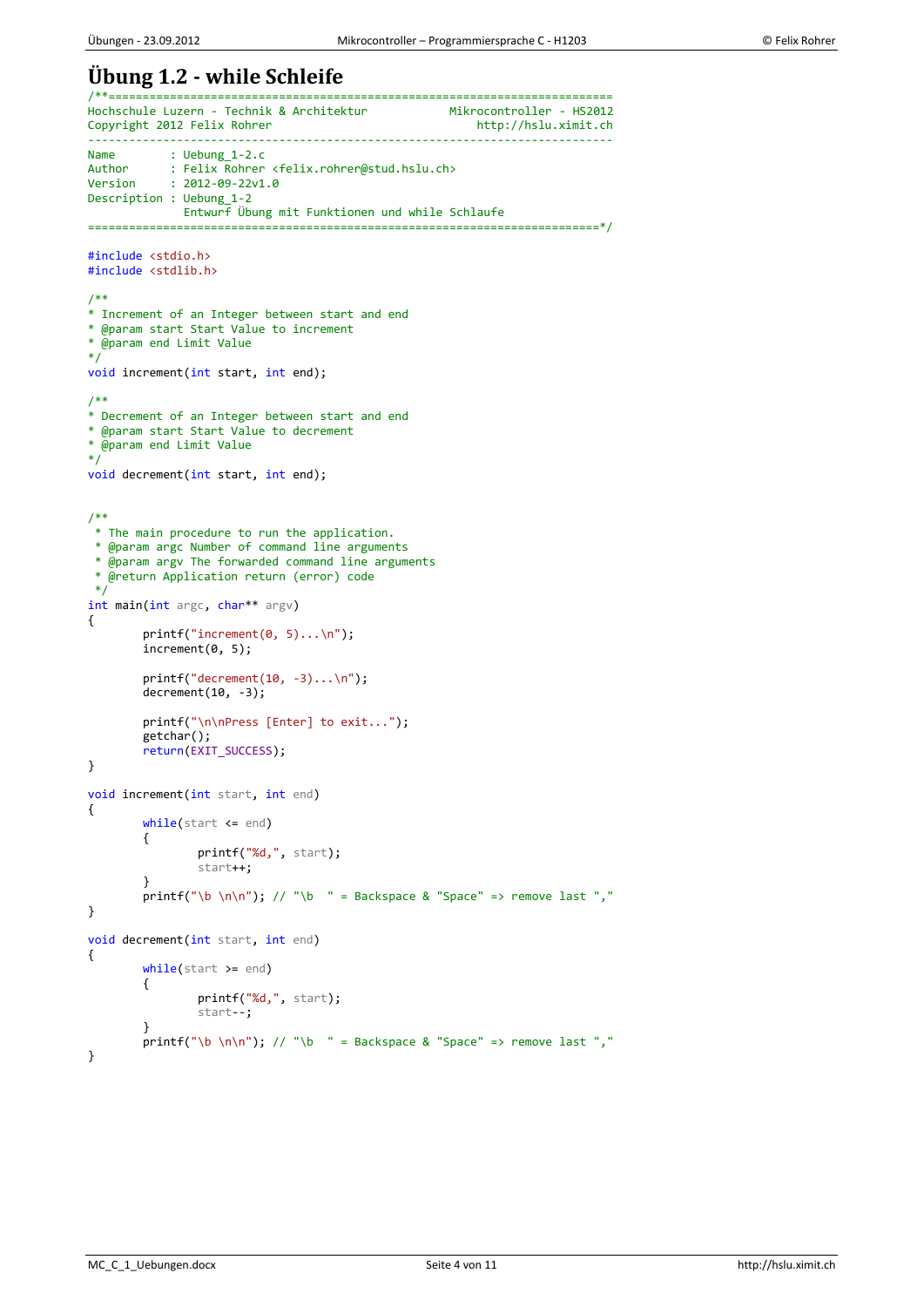# **Übung 1.3 - Integer nach Binary (iToBinary)**

```
/**==========================================================================
Hochschule Luzern - Technik & Architektur Mikrocontroller - HS2012
Copyright 2012 Felix Rohrer
-----------------------------------------------------------------------------
Name : Uebung_1-3.c<br>Author : Felix Rohrer
Author : Felix Rohrer <felix.rohrer@stud.hslu.ch>
Version : 2012-09-22v1.0
Description : Uebung_1-2
 Integer nach Binary (iToBinary)
                                 ===========================================================================*/
#include <stdio.h>
#include <stdlib.h>
#include <string.h>
/**
* Integer to Binary String Converter
* @param value Integer to convert
*/
void iToBinary(int value);
/**
 * The main procedure to run the application.
 * @param argc Number of command line arguments
 * @param argv The forwarded command line arguments
 * @return Application return (error) code
*/
int main(int argc, char** argv)
{
        int wert;
        printf("Wert als Integer (auch negativ): ");
 scanf("%d", &wert);
         fflush(stdin); //flushes the input stream and gets rid of '\n'
        iToBinary(wert);
        printf("\n\nPress [Enter] to exit...");
        getchar();
        return(EXIT_SUCCESS);
}
void iToBinary(int value)
{
        int \text{cmp} = 1;int cnt;
        char res[sizeof(int) * 8 + 1]; //get size of Integer * 8 (bits) + 1
        memset(res, 0, sizeof(res)); // Sets buffers to a specified character
        cnt = sizeof(int) * 8;while (cnt != 0){
                 cnt--;
                 res[cnt] = (value & cmp) ? '1' : '0';
                 cmp <<= 1;}
         printf("Integer: %d\n", value);
         printf("Binary: %s\n", res);
}
```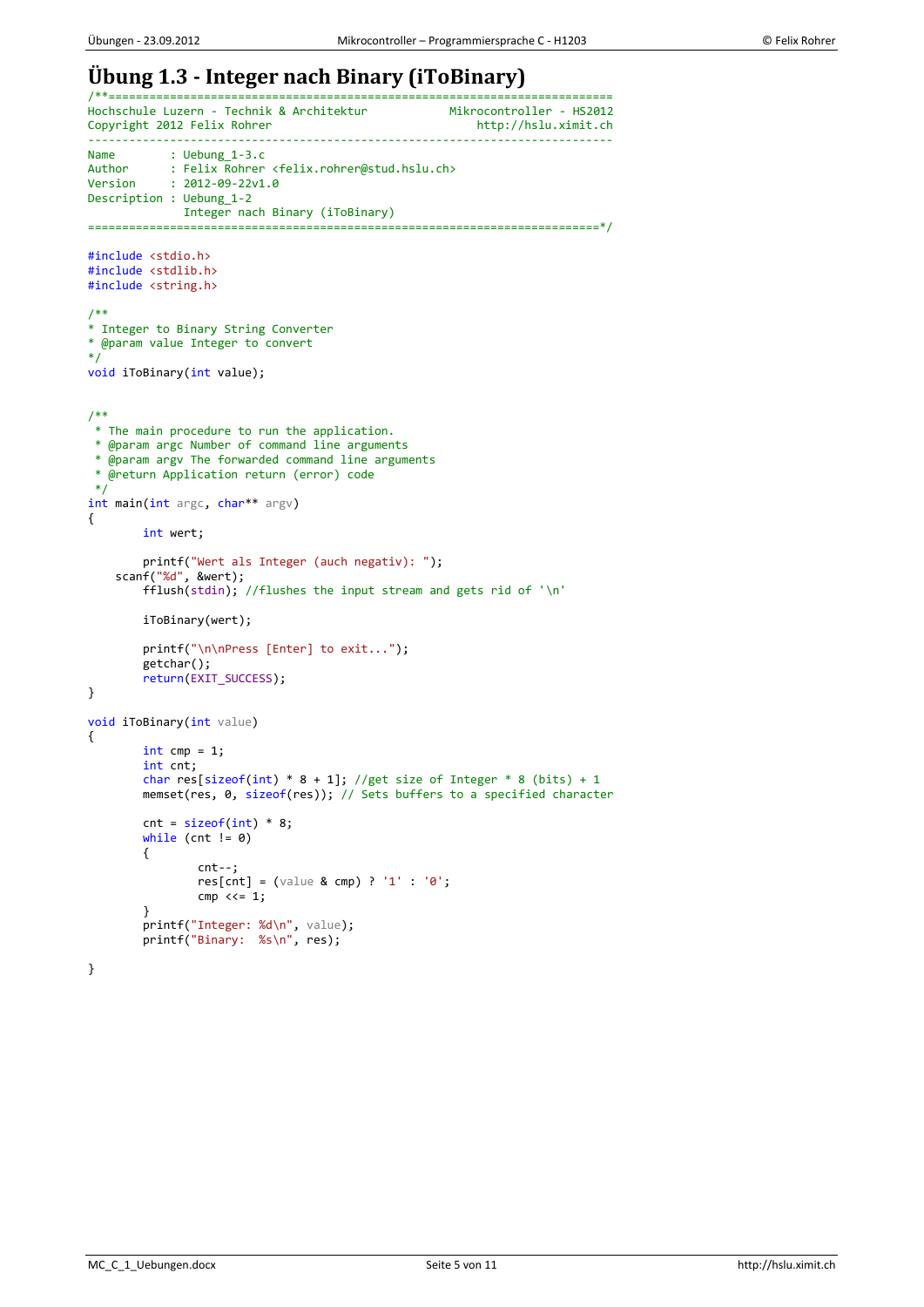#### **Übung 1.4 - Text Menu** /\*\*==========================================================================

```
Hochschule Luzern - Technik & Architektur Mikrocontroller - HS2012<br>Copyright 2012 Felix Rohrer http://hslu.ximit.ch
Copyright 2012 Felix Rohrer
-----------------------------------------------------------------------------
Name : Uebung_1-4.c<br>Author : Felix Rohrer
Author : Felix Rohrer <felix.rohrer@stud.hslu.ch>
Version : 2012-09-22v1.0
Description : Uebung_1-4
           Schreiben Sie das Gerüst zu einer textbasierten Menusteuerung.
===========================================================================*/
#include <stdio.h>
#include <stdlib.h>
#include <ctype.h>
/**
* Show Main Menu
*/
void showMenuMain();
/**
* Show SubMenu A, A-A, A-B, A-C
*/
void showMenuSubA();
void showMenuSubA_A();
void showMenuSubA_B();
void showMenuSubA C();
/**
* Show SubMenu B
*/
void showMenuSubB();
/**
* Show SubMenu C
*/
void showMenuSubC();
/**
* The main procedure to run the application.
* @param argc Number of command line arguments
 * @param argv The forwarded command line arguments
 * @return Application return (error) code
*/
int main(int argc, char** argv)
{
        // Show MainMenu
        showMenuMain();
        //printf("\n\nPress [Enter] to exit...");
        //getchar();
        return(EXIT_SUCCESS);
}
void showMenuMain()
{
        char input;
        do {
                 // Show MainMenu
                 system("cls");
                 printf("MainMenu\n----------------------------------------------------\n");
                 printf("A --> Select menu item A\n");
                 printf("B --> Select menu item B\n");
                 printf("C --> Select menu item C\n");
                 print(f("Q -- > Exit\n');
                 // get input
                 printf("Enter selection: ");
                 while (!isalpha(input = toupper(getchar())));
                 fflush(stdin); //flushes the input stream and gets rid of '\n'
                 // Select SubMenu (or Exit)
                 switch(input) {
                 case 'A':
                          system("cls");
```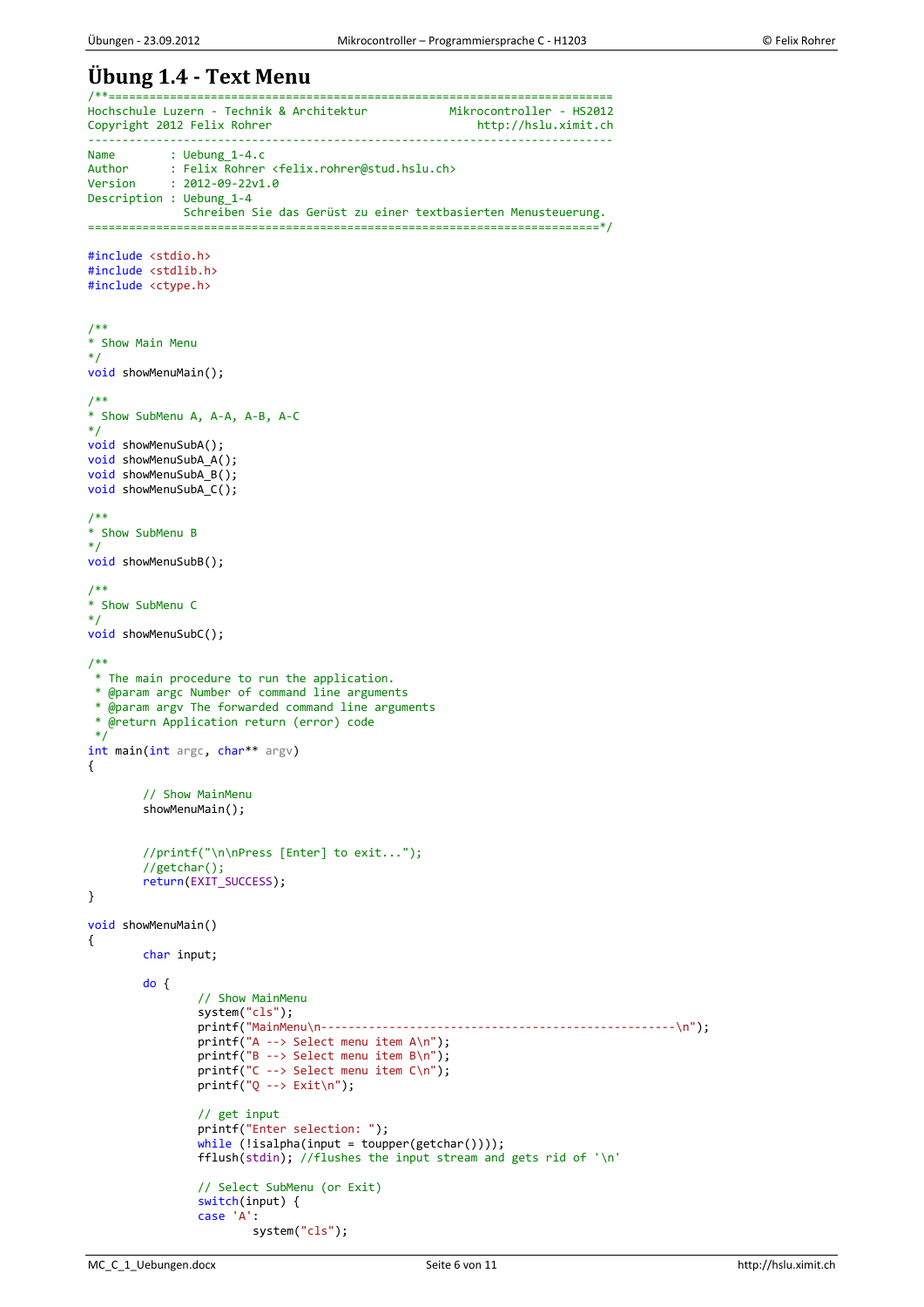```
showMenuSubA();
                        break;
                case 'B':
                        system("cls");
                        showMenuSubB();
                        break;
                case 'C':
                        system("cls");
                        showMenuSubC();
                        break;
                case 'Q':
                        break;
                }
        } while (input != 'Q');
}
void showMenuSubA()
{
        char input;
        do {
                // Show SubMenu
                system("cls");
                printf("SubMenu A\n----------------------------------------------------\n");
                printf("A --> Select submenu item A-A\n");
                printf("B --> Select submenu item A-B\n");
                printf("C --> Select submenu item A-C\n");
                printf("Q --> Back to MainMenu\n");
                // get input
                printf("Enter selection: ");
                while (!isalpha(input = tower(getchar());
                fflush(stdin); //flushes the input stream and gets rid of '\n'
                // Select SubMenu (or Exit)
                switch(input) {
                case 'A':
                        showMenuSubA_A();
                        break;
                case 'B':
                        showMenuSubA_B();
                        break;
                case 'C':
                        showMenuSubA_C();
                        break;
                case 'Q':
                        break;
                }
        } while (input != 'Q');
}
void showMenuSubA_A()
{
        char input;
        system("cls");
        printf("SubMenu A-A\n----------------------------------------------------\n");
        printf("Q --> Back to SubMenu A\n");
        do { // get input
                printf("Enter selection: ");
                while (lisalpha(input = tower(getchar())));fflush(stdin); //flushes the input stream and gets rid of '\n'
        } while (input != 'Q');
}
void showMenuSubA_B()
{
        char input;
        system("cls");
        printf("SubMenu A-B\n----------------------------------------------------\n");
        printf("Q --> Back to SubMenu A\n");
        do { // get input
                printf("Enter selection: ");
                while (!isalpha(input = toupper(getchar())));
                fflush(stdin); //flushes the input stream and gets rid of '\n'
        } while (input != 'Q');
}
```

```
void showMenuSubA_C()
```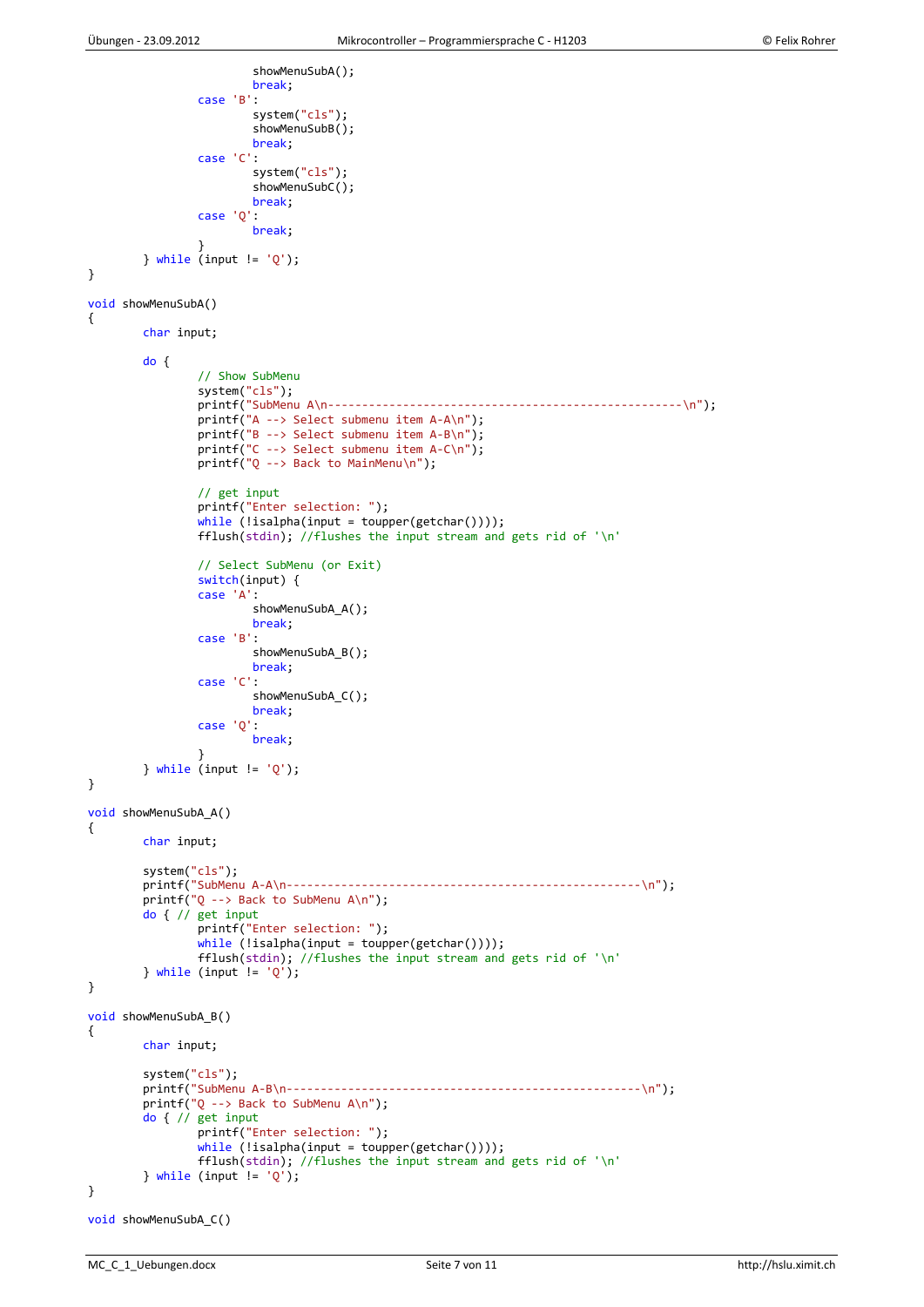MC\_C\_1\_Uebungen.docx Seite 8 von 11 http://hslu.ximit.ch

```
{
        char input;
        system("cls");
        printf("SubMenu A-C\n----------------------------------------------------\n");
        printf("Q --> Back to SubMenu A\n");
        do { // get input
                printf("Enter selection: ");
                while (lisalpha(input = tower(getchar())));fflush(stdin); //flushes the input stream and gets rid of '\n'
        \} while (input != 'Q');
}
void showMenuSubB()
{
        char input;
        system("cls");
        printf("SubMenu B\n----------------------------------------------------\n");
        printf("Q --> Back to MainMenu\n");
        do { // get input
                printf("Enter selection: ");
                while (lisalpha(input = tower(getchar())));fflush(stdin); //flushes the input stream and gets rid of '\n'
        } while (input != 'Q');
}
void showMenuSubC()
{
        char input;
        system("cls");
        printf("SubMenu C\n----------------------------------------------------\n");
        printf("Q --> Back to MainMenu\n");
        do { // get input
                printf("Enter selection: ");
                while (lisalpha(input = tower(getchar())));fflush(stdin); //flushes the input stream and gets rid of '\n'
        } while (input != 'Q');
}
```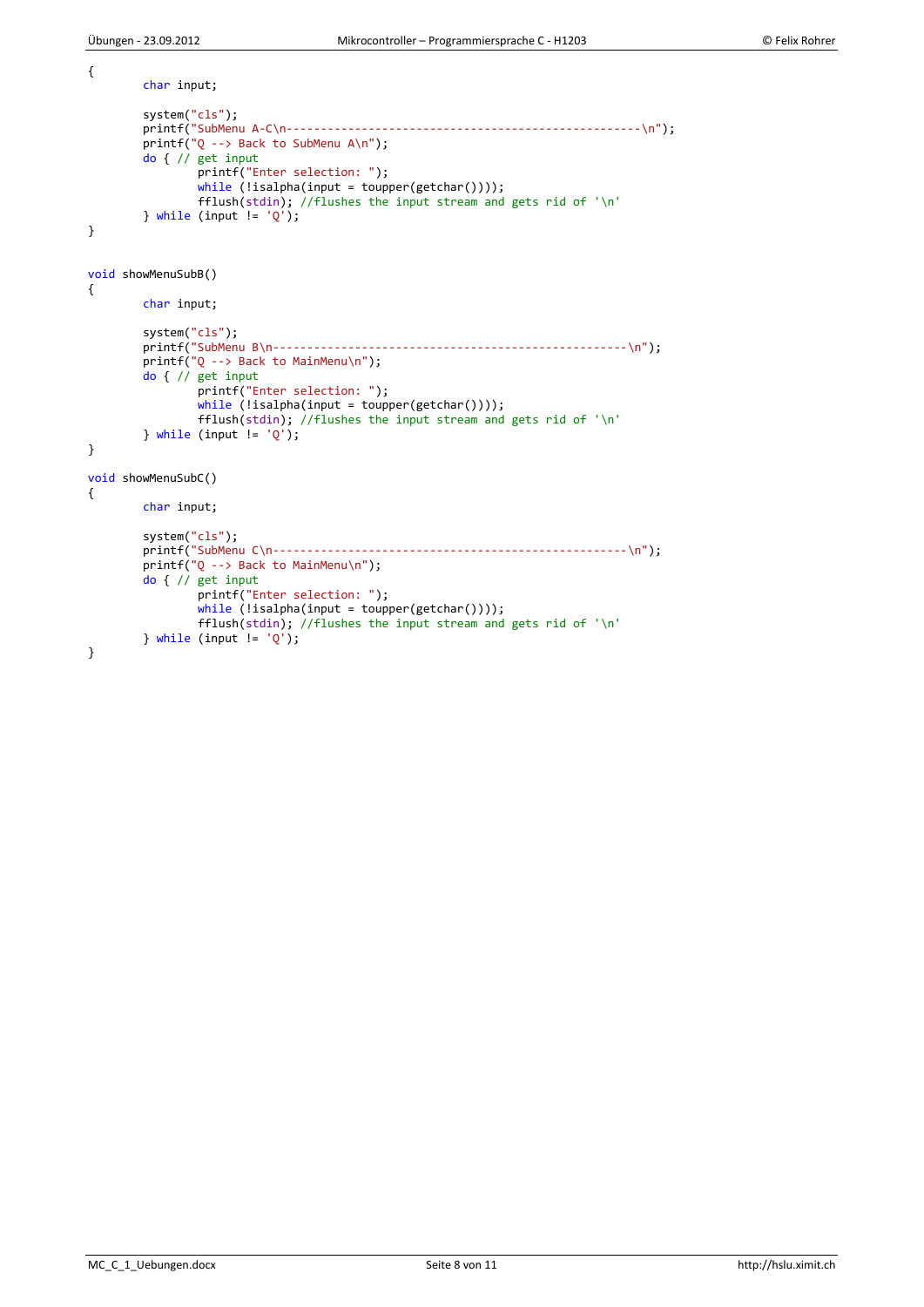# **Übung 1.5 - Celsius in Fahrenheit**

```
/**==========================================================================
Hochschule Luzern - Technik & Architektur Mikrocontroller - HS2012<br>Copyright 2012 Felix Rohrer http://hslu.ximit.ch
Copyright 2012 Felix Rohrer
-----------------------------------------------------------------------------
Name : Uebung_1-5.c<br>Author : Felix Rohrer
Author : Felix Rohrer <felix.rohrer@stud.hslu.ch><br>Version : 2012-09-22v1.0
             : 2012 - 09 - 22v1.0Description : Umrechnung Fahrenheit -> Celsius mit Funktion
===========================================================================*/
#include <stdio.h>
#include <stdlib.h>
/**
* Convert Fahrenheit -> Celsius
* @param value Fahrenheit
* @return Value in Celsius
*/
float fahrenheitToCelsius(float fahrenheit);
/**
 * The main procedure to run the application.
 * @param argc Number of command line arguments
 * @param argv The forwarded command line arguments
 * @return Application return (error) code
 \overline{\overline{}}int main(int argc, char** argv)
{
         float f, c;
         int start = 0;
         int end = 210;
         int step = 15;printf("Fahrenh.\tCelsius\n");
         for(f = start; f <= end; f += step) {
                  c = fahrenheitToCelsius(f);
                  printf("%d\tt\&f\n", (int)f, c);}
         printf("\n\nPress [Enter] to exit...");
         getchar();
         return(EXIT_SUCCESS);
}
float fahrenheitToCelsius(float fahrenheit)
{
         return (5.0f / 9.0f) * (fahrenheit - 32.0f);
}
```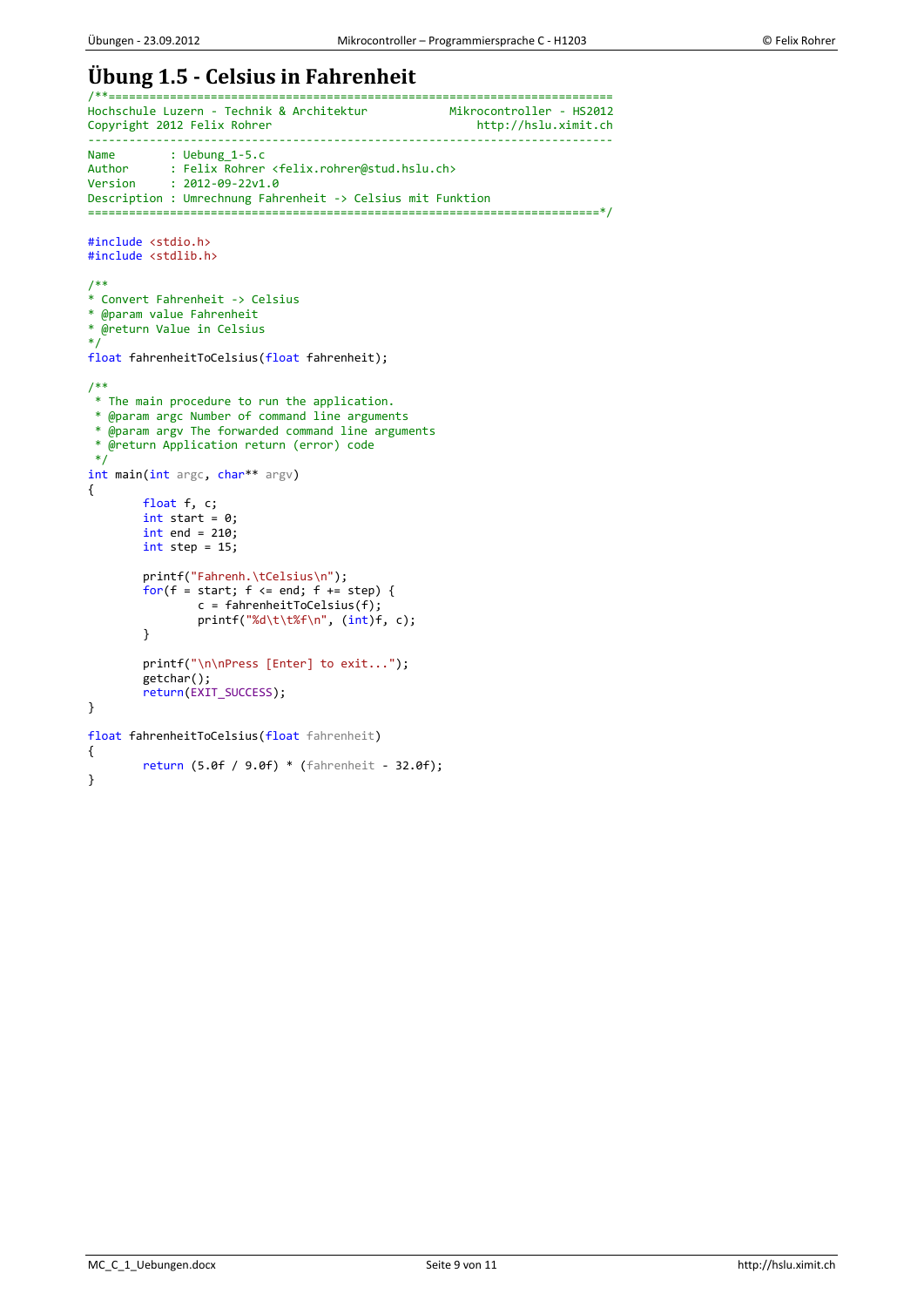### **Übung 1.6 - ggT mit while Schlaufe** /\*\*==========================================================================

```
Hochschule Luzern - Technik & Architektur Mikrocontroller - HS2012
Copyright 2012 Felix Rohrer
-----------------------------------------------------------------------------
Name : Uebung_1-6.c<br>Author : Felix Rohrer
Author : Felix Rohrer <felix.rohrer@stud.hslu.ch>
Version : 2012-09-23v1.0
Description : Grösster gemeinsamer Teiler (ggT) mit while Schlaufe
===========================================================================*/
#include <stdio.h>
#include <stdlib.h>
/**
* Berechnet den GGT von zwei Zahlen
* @param a erste Zahl
* @param b zweite Zahl
*/
int ggT(int a, int b);
/**
* The main procedure to run the application.
* @param argc Number of command line arguments
* @param argv The forwarded command line arguments
* @return Application return (error) code
 */
int main(int argc, char** argv)
{
        int ersteZahl, zweiteZahl, ggtZahl;
        printf("Erste Zahl: ");
         scanf("%d", &ersteZahl);
         printf("Zweite Zahl: ");
        scanf("%d", &zweiteZahl);
         ggtZahl = ggT(ersteZahl, zweiteZahl);
         printf("GGT von %d und %d ist: %d\n", ersteZahl, zweiteZahl, ggtZahl);
        fflush(stdin); //flushes the input stream and gets rid of '\n'
         printf("\n\nPress [Enter] to exit...");
         getchar();
        return(EXIT_SUCCESS);
}
int ggT(int a, int b)
{
        while (a != b) {
                 if (a > b) {
                         a - b:
                 }
                 else {
                         b -= a;
                 }
        }
        return a;
}
```